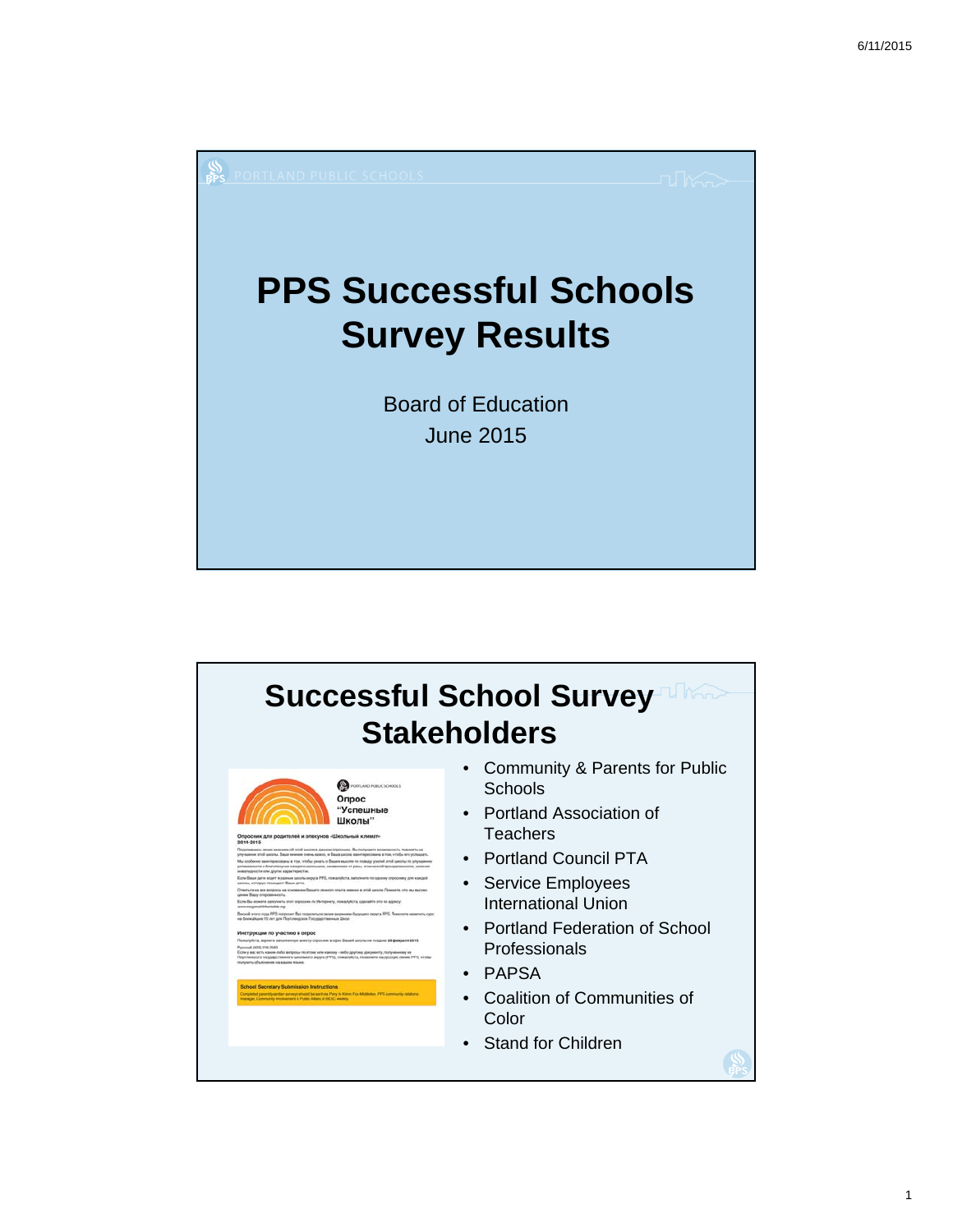## **Successful Schools Survey Communication Strategies**

- Posters, lawn signs & flyers in all schools with materials translated in supporting languages
- Mailing to all PPS households
- Social media posts boosted posts
- District wide e-blasts



## **Outreach & Engagement Strategies**





**Bicycle raffle drawing- Faubion Participating parents after Bicycle raffle drawing- Faubion morning drop off- Cesar Chavez** 

- Coordinated with school Principals to remind communities to participate in the survey
- Coordinated outreach with PTA's and SUN programs
- Traveling computer lab for parents to take survey online or paper
- Raffle incentives—donated prizes by Timbers and Thorns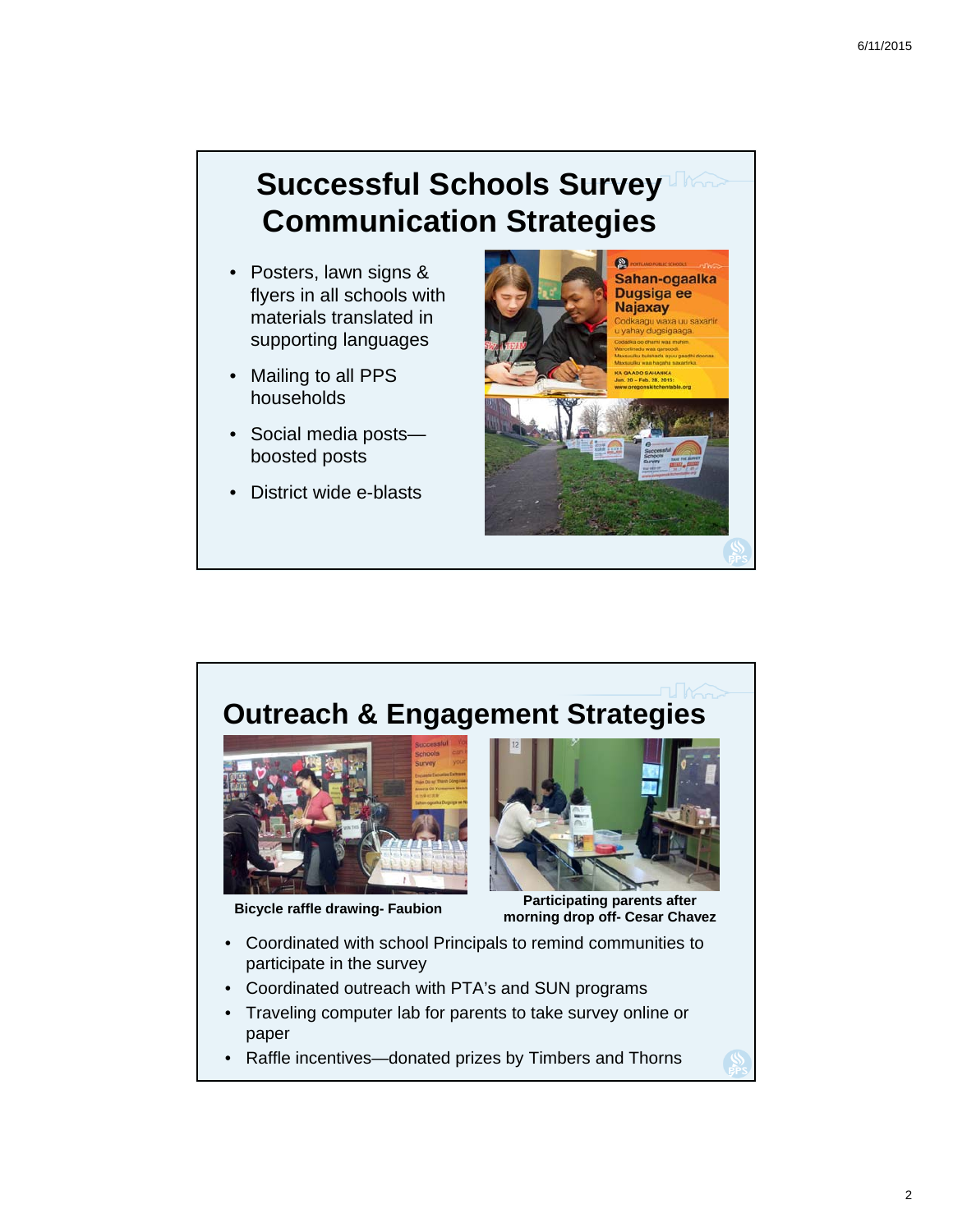